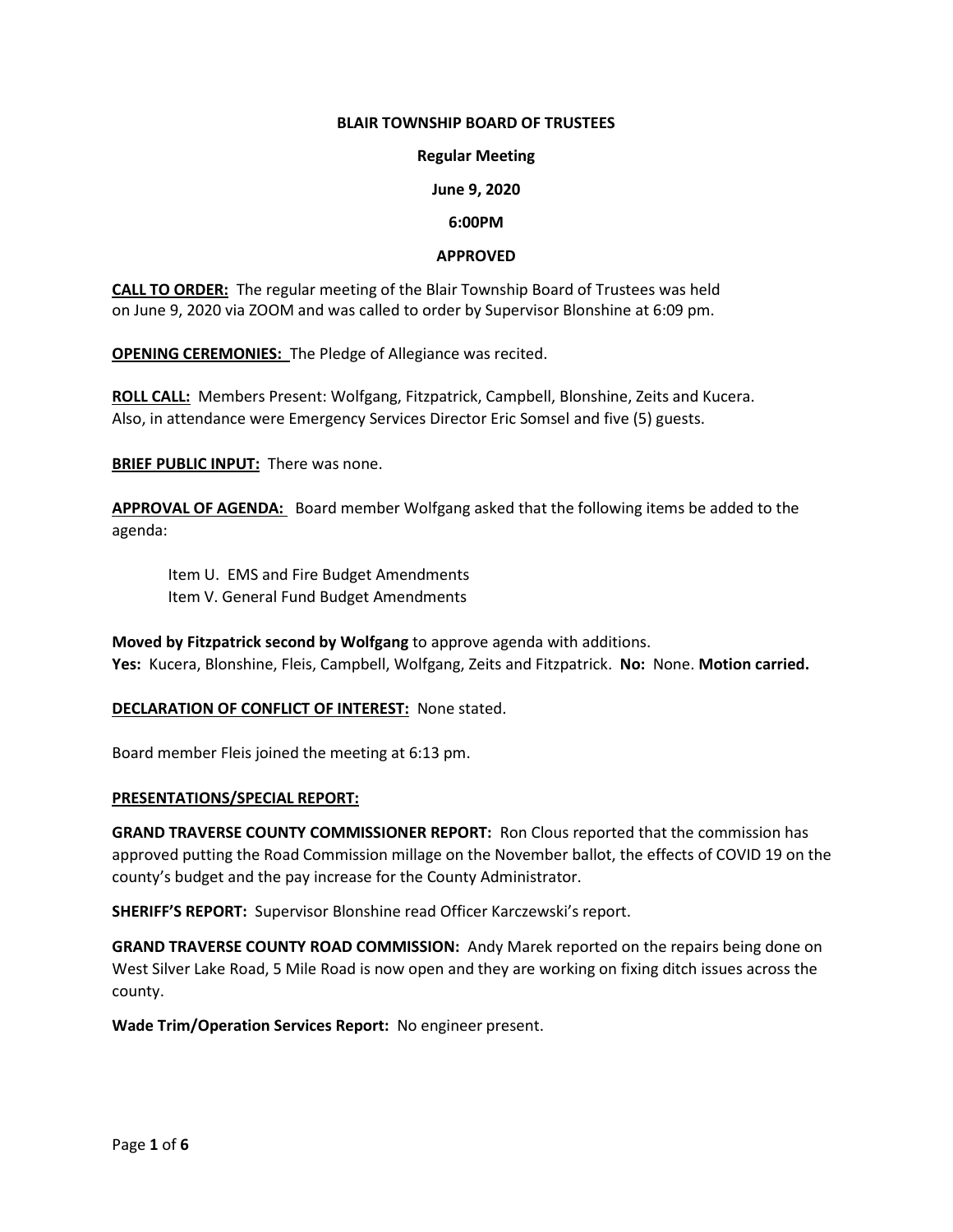**Treasurer Report:** Board member Campbell reported on two house bills that are currently in committee that would defer interest and penalties on delinquent taxes and allow taxpayers to pay in installments. She also gave her monthly report.

**ANNOUNCEMENTS/CORRESPONDENCE:** Supervisor Blonshine reported that the splash pad is closed until the social distancing order is lifted. She also reported that one of the Park Patrol girls has been diagnosed with bone cancer.

### **CONSENT CALENDAR**

| <b>FUND</b>         | <b>CHECK NUMBERS</b> | <b>TOTALS</b>   | <b>REPORTS</b>                   |
|---------------------|----------------------|-----------------|----------------------------------|
| Pooled Operating    | #3891-3981           | \$119,479.77    | <b>Emergency Services Report</b> |
| Trust & Agency Fund | #1056                | 270.00<br>\$    | Water Dept. Report               |
| Tax Account         | #NONE                | \$<br>0.00      | Supervisor/Zoning Report         |
| Payroll Check       | #1503-1511           | 19,187.15<br>Š. | <b>Minutes Regular Meeting</b>   |
| Direct Deposits/EFT |                      | \$113,377.39    | May 12, 2020                     |
|                     |                      |                 | <b>Minutes Special Meeting</b>   |
|                     |                      |                 | May 18, 2020                     |

**Moved by Wolfgang second by Zeits** to approve the consent calendar as presented. **Yes:** Wolfgang, Campbell, Zeits, Fleis, Blonshine, Kucera, and Fitzpatrick. **No:** None. **Motion carried.**

**UNFINISHED BUSINESS:** There was none.

### **NEW BUSINESS:**

### **A. Union Contract**

Minor typing and grammar errors were corrected. Emergency Services Director Somsel answered questions regarding wages.

**Moved by Wolfgang second by Fleis** to approve the Blair Township Fire & EMS Union Local 4355 contract effective July 1, 2020 through July 1, 2023. **Yes:** Campbell, Fleis, Zeits, Kucera, Fitzpatrick, Wolfgang and Blonshine. **No:** None. **Motion carried.**

# **B. COVID Preparedness Plan**

 Board member Campbell requested that this item be put back on the agenda this month. There was discussion regarding who the essential employees are and who received a letter stating that they are essential. Board member Campbell does not agree with the plan.

### **C. MTA Education Opportunities**

**Moved by Blonshine second by Fitzpatrick** to approve Option 1 – Premium Pass for MTA's Unlimited Online Learning. **Yes:** Blonshine, Kucera, Fleis, Zeits, Wolfgang, Campbell, and Fitzpatrick. **No:** None. **Motion carried.**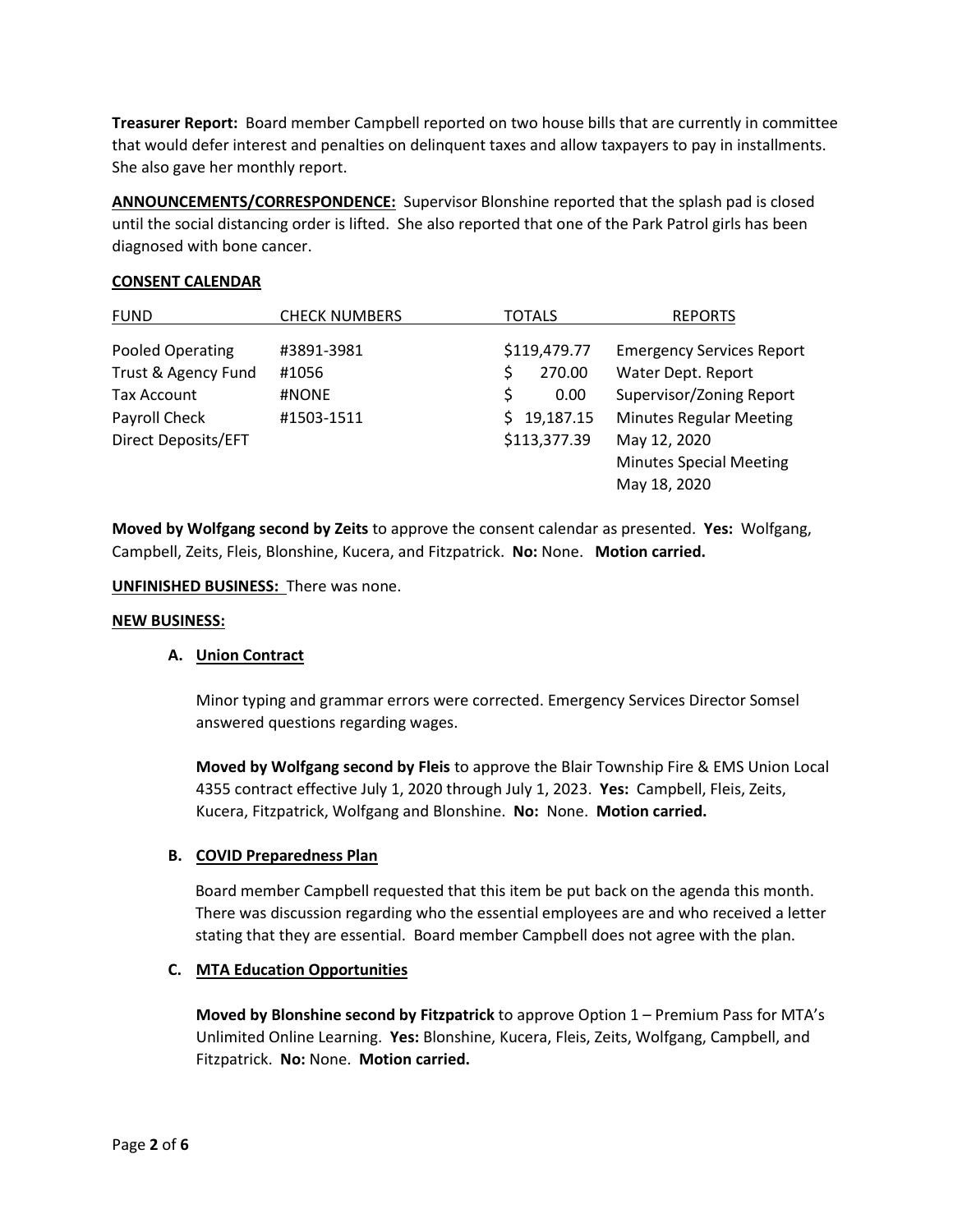# **D. New and/or Additional Township Attorney**

Supervisor Blonshine stated that as much as we all like to work with our current Township Attorney, he is not very responsive. She would like to include the employees and officials that use the Township Attorney the most in the process of seeking an Attorney who can meet our needs.

**Moved by Wolfgang second by Fleis** to allow the Supervisor to appoint a committee to interview candidates for Township Attorney. **Yes:** Fitzpatrick, Zeits, Blonshine, Fleis, Campbell, Kucera and Wolfgang. **No:** None. **Motion carried.** 

# **E. Approval of Certificate of Interment Rights**

Board member Wolfgang explained that approximately a year ago she created a new form for the sale of Interment Rights, then noticed that the Cemetery Ordinance states that the form must be approve by the Township Board.

**Moved by Fitzpatrick second by Zeits** to approve the Certificate of Interment Rights for Maple Grove and Monroe Center Cemeteries. **Yes:** Campbell, Fleis, Wolfgang, Kucera, Fitzpatrick, Zeits and Blonshine. **No:** None. **Motion carried.** 

# **F. Flaska Water Main Extension Ordinance Variance Request**

Supervisor Blonshine explained that RCI had applied for a land use permit for their client Mr. Flaska and was told by the Township that they would need to get a well and septic permit also. Upon fire review, it was discovered that this parcel was in the water district and the applicant would have to extend the water main. The applicant has done his due diligence, spent thousand of dollars to prepare for building his facility and cannot afford to extend the water main.

**Moved by Fitzpatrick second by Wolfgang** to grant the variance from the water ordinance for the Flaska project with the following stipulations:

- 1) Any future, additional structures on the commercial property will require the water main extension for fire hydrants with approved distances from the structure/property by the fire code official.
- 2) Any change of use of the commercial property creating an increase in Hazard Class for firefighting purposes will require the water main extension for fire hydrants with approved distances from the structure/property by the fire code official.

 **Yes:** Wolfgang, Zeits, Blonshine, Fitzpatrick, Kucera, Fleis, and Campbell. **No:** None. **Motion carried.**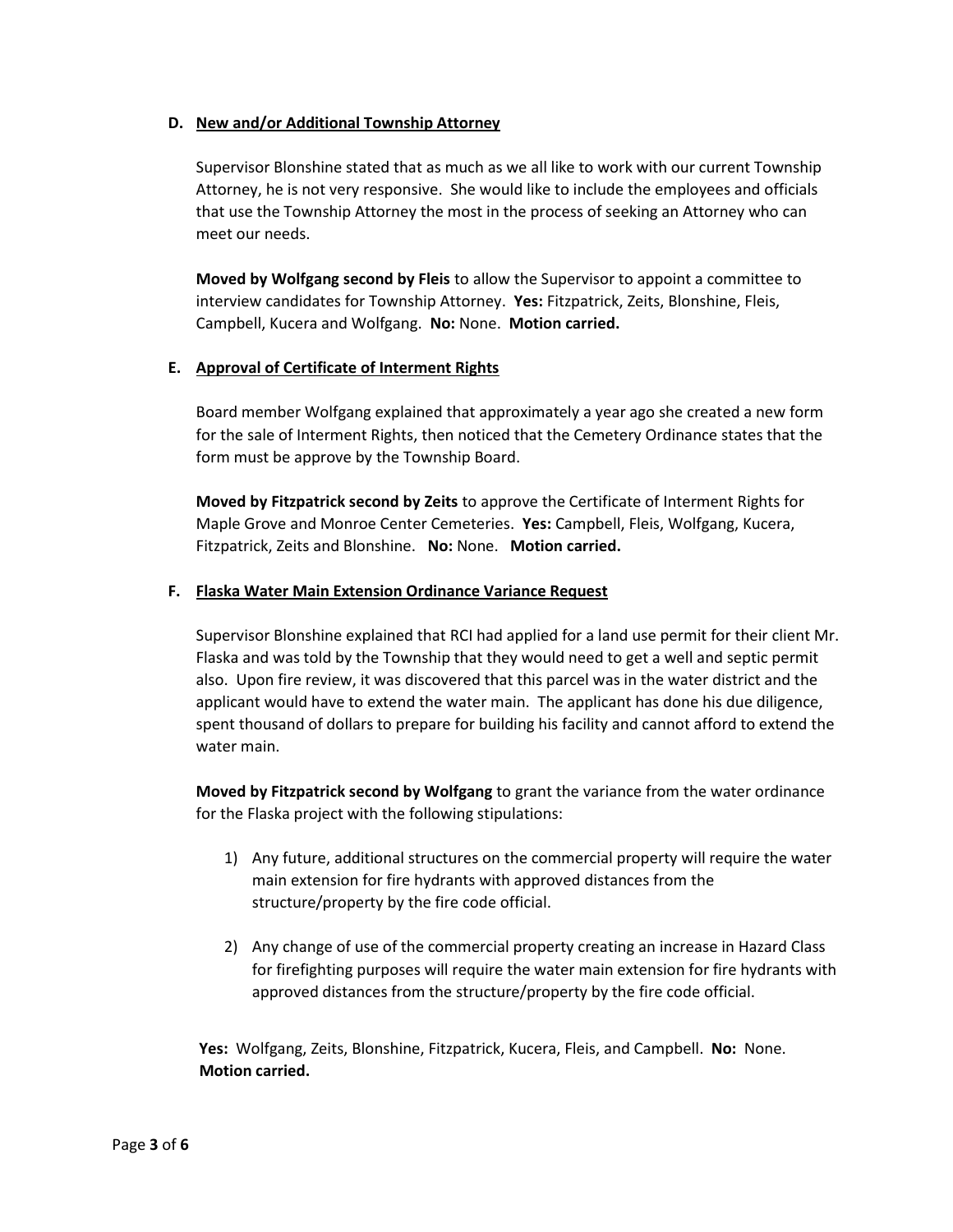# **G. Resolution #2020-04 To Set Supervisor's Wages**

**Moved by Wolfgang second by Fleis** to adopt Resolution #2020-04 setting the Supervisor's wages at \$60,000.00 for Fiscal Year 2020/2021. **Yes:** Campbell, Blonshine, Wolfgang, Fitzpatrick, Fleis, Zeits, and Kucera. **No:** None. **Motion carried.**

### **H. Resolution #2020-05 To Set Clerk's Wages**

**Moved by Wolfgang second by Kucera** to adopt Resolution #2020-05 setting the Clerk's wages at \$58,000.00 for Fiscal Year 2020/2021. **Yes:** Fitzpatrick, Kucera, Campbell, Blonshine, Fleis, Zeits and Wolfgang. **No:** None. **Motion carried.** 

### **I. Resolution #2020-06 To Set Treasurer's Wages**

**Moved by Campbell second by Wolfgang to adopt Resolution #2020-06** setting the Treasurer's wages at \$56,000.00 for Fiscal Year 2020/2021. **Yes:** Fleis, Zeits, Campbell, Wolfgang, Blonshine, Kucera. **No:** None. **Motion carried.** 

### **J. Resolution #2020-07 To Set 1st Trustee's Wages**

**Moved by Wolfgang second by Fitzpatrick** to adopt Resolution #2020-07 setting the 1st Trustee's wages at \$7,560.00 for Fiscal Year 2020/2021. **Yes:** Zeits, Fleis, Fitzpatrick, Kucera, Campbell, Wolfgang and Blonshine**. No:** None. **Motion carried.** 

# **K. Resolution #2020-08 To Set 2nd Trustee's Wages**

**Moved by Fitzpatrick second by Fleis** to adopt Resolution #2020-08 setting the 2<sup>nd</sup> Trustee's wages at \$7,560.00 for Fiscal Year 2020/2021. **Yes:** Campbell, Zeits, Blonshine, Fitzpatrick, Kucera, Fleis and Wolfgang. **No:** None. **Motion carried.**

# **L. Resolution #2020-09 To Set 3rd Trustee's Wages**

**Moved by Wolfgang second by Fitzpatrick** to adopt Resolution #2020-09 to set the 3rd Trustee's wages at \$7,560.00 for Fiscal Year 2020/2021. **Yes:** Blonshine, Fitzpatrick, Kucera, Campbell, Wolfgang, Zeits and Fleis. **No:** None. **Motion carried.**

### **M. Resolution #2020-10 To Set 4th Trustee's Wages**

 **Motion by Fitzpatrick second by Wolfgang** to adopt Resolution #2020-10 to set the 4th Trustee's wages at \$7,560.00 for Fiscal Year 2020/2021. **Yes:** Wolfgang, Campbell, Kucera, Fitzpatrick, Zeits, Fleis, Blonshine. **No:** None. **Motion carried.**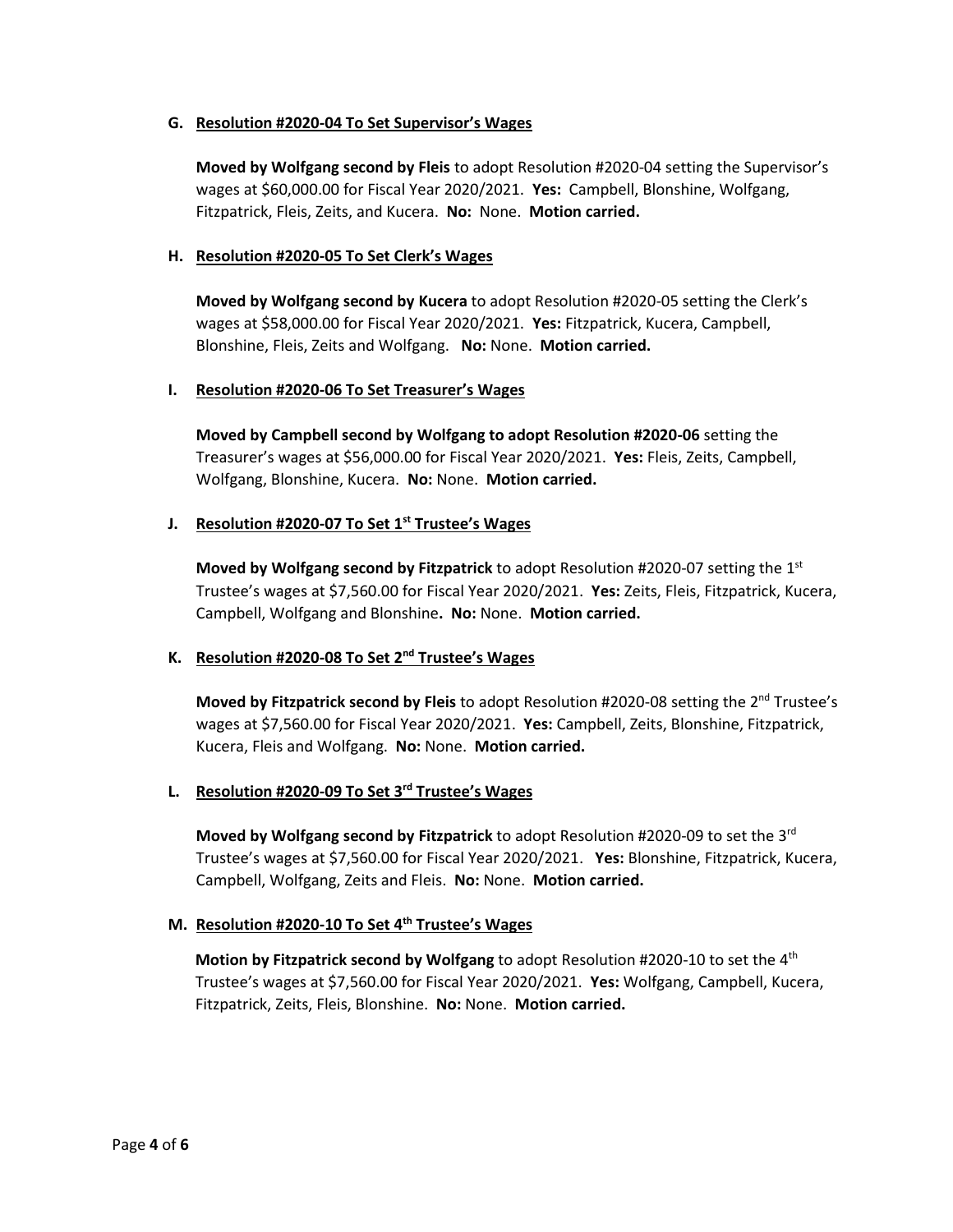### **N. Resolution #2020-11 To Set Employee's Wages**

 **Moved by Blonshine second by Wolfgang to** adopt Resolution #2020-11 setting the Employees' wages for Fiscal Year 2020/2021. **Yes:** Wolfgang, Campbell, Zeits, Fleis, Blonshine, Kucera and Fitzpatrick. **No**: None. **Motion carried.**

### **O. Resolution #2020-12 To Set Bank Depositories**

**Moved by Wolfgang second by Fitzpatrick** to adopt Resolution #2020-12 setting Bank Depositories for Fiscal Year 2020/2021. **Yes:** Kucera, Zeits, Campbell, Wolfgang, Blonshine, Fleis and Fitzpatrick. **No:** None. **Motion carried.**

### **P. Resolution #2020-13 General Appropriations Act**

**Moved by Fitzpatrick second by Fleis**, to adopt Resolution #2020-13 General Appropriation Act for Fiscal Year 2020/2021. **Yes:** Blonshine, Fitzpatrick, Wolfgang, Kucera, Zeits, Fleis and Campbell. **No:** None. **Motion carried.**

# **Q. Resolution #2020-14 Cemetery Prices and Fees**

**Moved by Kucera second by Zeits** to adopt Resolution #2020-15 Cemetery Prices and Fees for Fiscal Year 2020/2021. **Yes:** Wolfgang, Fleis, Kucera, Fitzpatrick, Campbell, Zeits and Blonshine. **No:** None. **Motion carried.**

# **R. Resolution #2020-15 Schedule of Meetings**

**Moved by Fitzpatrick second by Wolfgang** to adopt Resolution #2020-15 Schedule of Meetings for Fiscal Year 2020/2021**. Yes:** Blonshine, Fitzpatrick, Fleis, Kucera, Campbell, Wolfgang and Zeits. **No:** None. **Motion carried.** 

# **S. Paid Holidays for Non-Union Employees**

**Moved by Kucera second by Fitzpatrick** to approve the Paid Holiday for Non-Union Employees for Fiscal Year 2020/2021**. Yes:** Zeits, Wolfgang, Fleis, Kucera, Campbell, Blonshine and Fitzpatrick. **No:** None. **Motion carried.**

# **T. Schedule of Fees**

 **Moved by Fitzpatrick second by Wolfgang** to adopt the Schedule of Fees for Fiscal Year 2020/2021. **Yes:** Wolfgang, Fitzpatrick, Zeits, Kucera, Blonshine, Campbell and Fleis. **No:** None**. Motion carried.**